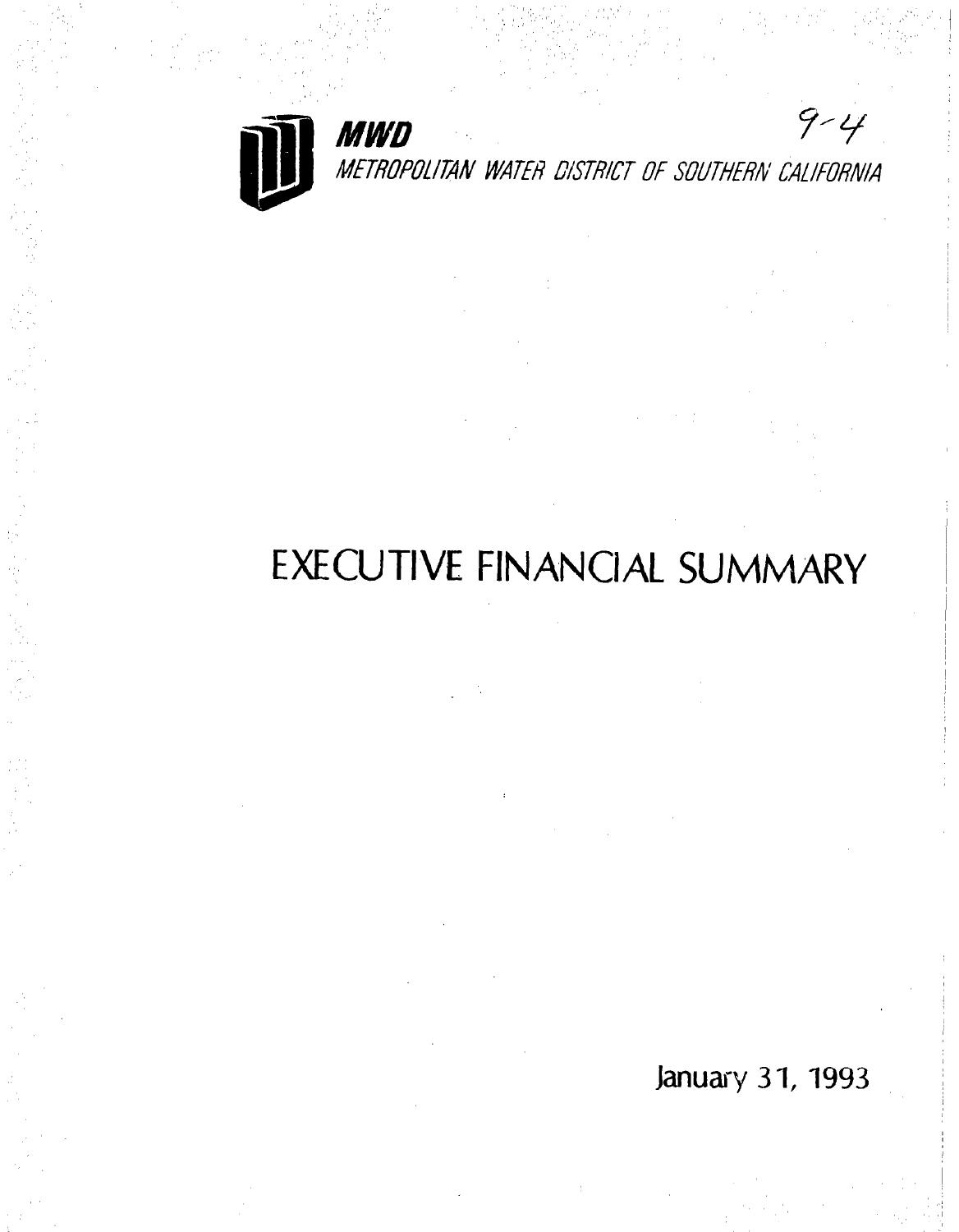## **METROPOLITAN WATER DISTRICT**

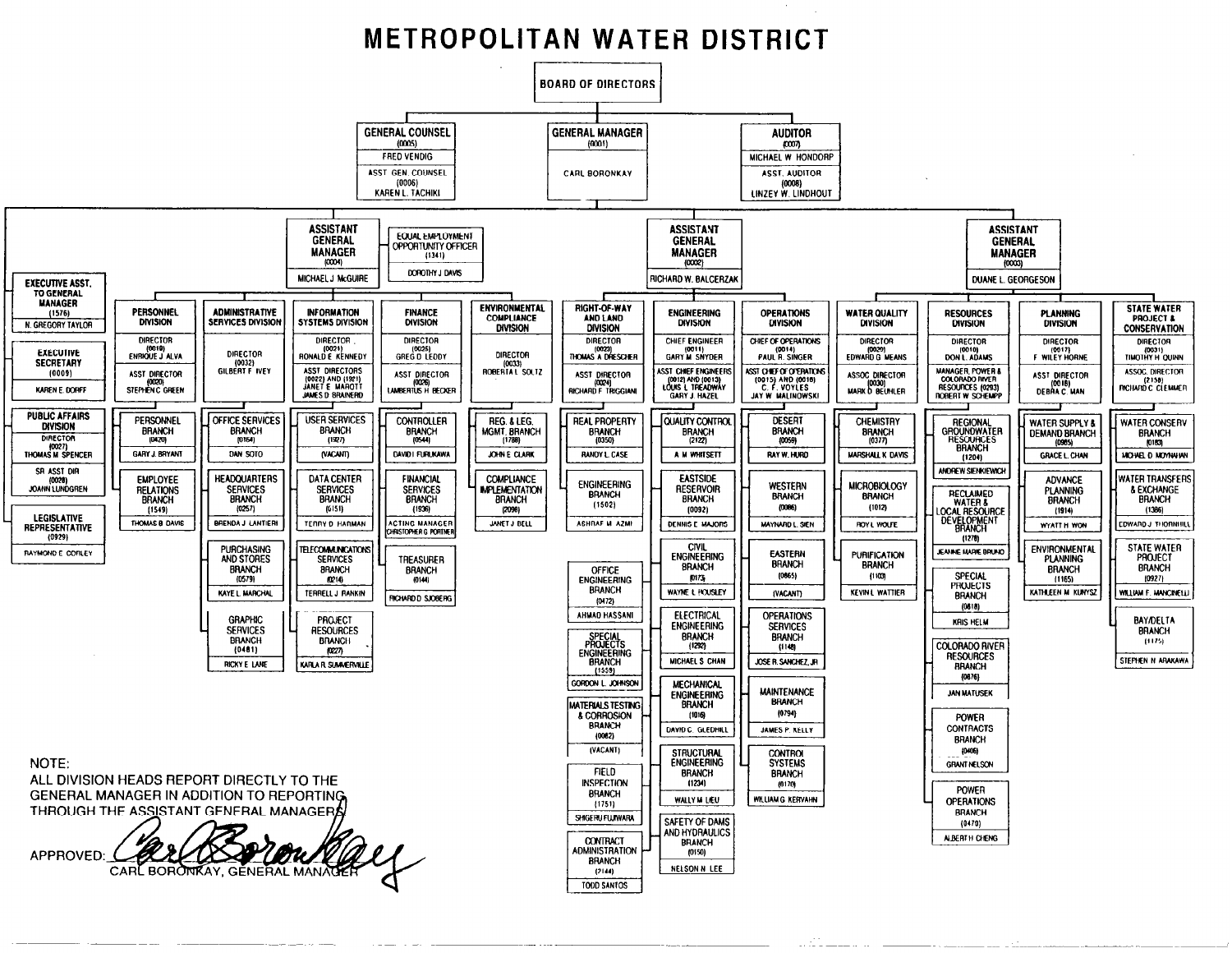

- $\Gamma_{\rm 01}$ .I. Board of Directors
- Form General Manager
- Subject: Executive Financial Summary

Transmitted herewith is the District's Executive Financial Summary for the 1992-93 fiscal year as of January 31, 1993.

| Controller's Report                      | Page |
|------------------------------------------|------|
| Transmittal Letter                       |      |
| Cash Basis Information:                  |      |
| Financial Board Charts                   | 2    |
| Budget v. Cost                           | 5    |
| Receipts, Disbursements, Balances and    |      |
| Appropriated Funds by Fund Type          | 8    |
| Accrual Basis Statements:                |      |
| Statement of Operations                  | 9    |
| Supplementary Information (Graphs):      |      |
| Projected and Actual Construction Costs  | 11   |
| Projected Fixed SWC Charges Through 2035 | 12   |
| Historical Construction Expenditures     | 13   |
|                                          |      |

### Treasurer's Report

| Eligibility of Securities                         | 14  |
|---------------------------------------------------|-----|
| Transmittal Letter                                | 15. |
| Summary of Investment Activity and Status of Cash | 16. |
|                                                   |     |
| Yield Comparisons                                 | 17  |

Carl Boronkay

Shegleddy<br>By: Greg D. Leddy

Director of Finance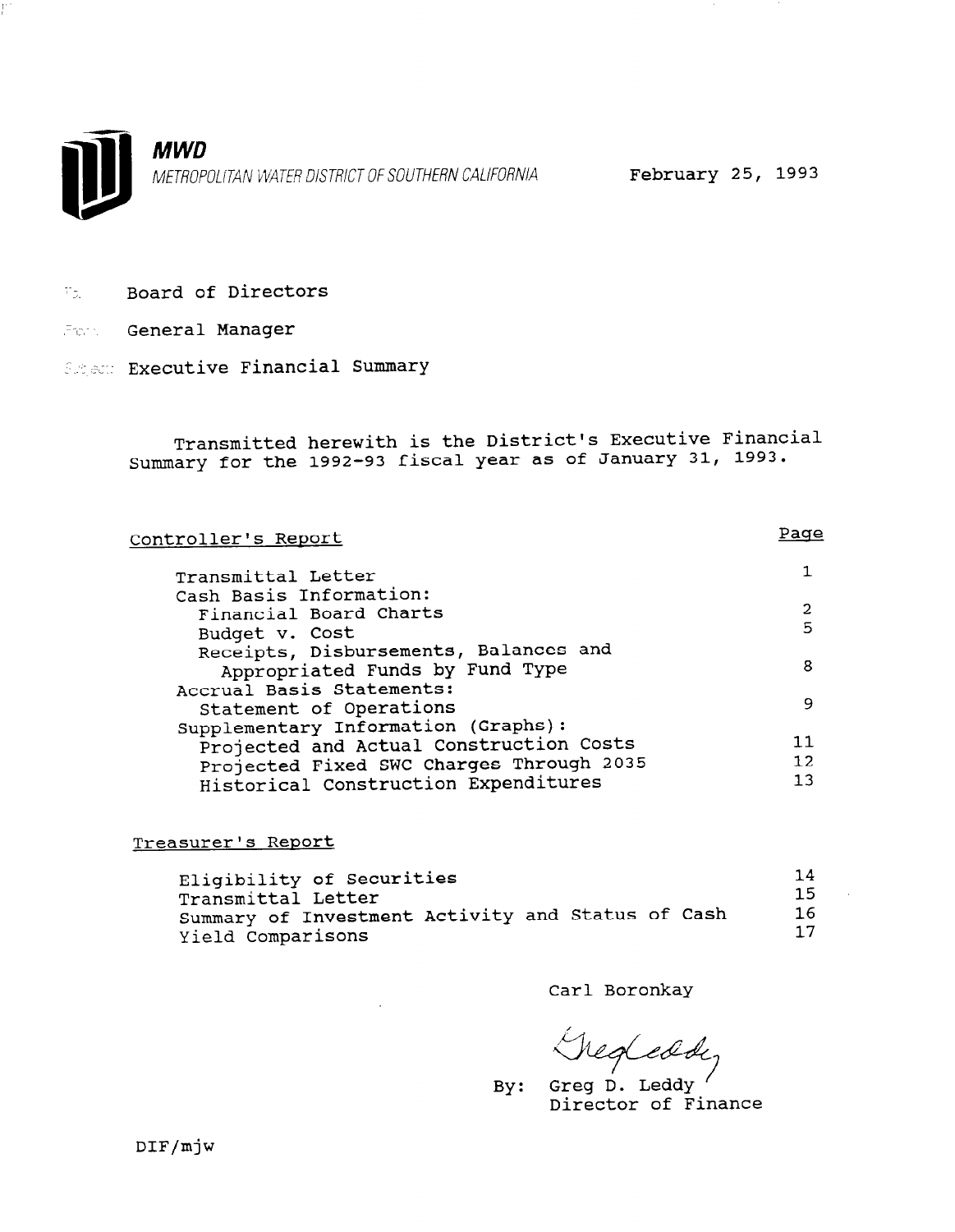

February 25, 1993

- **zdeneral Manager**
- en<br>Este **Control**
- Sugeon Monthly Financial Report

Transmitted herewith is the Monthly Financial Report as of January 31, 1993. Included in the report are the following statements:

- . Statement of Operations--Accrual Basis
- . Statement of Receipts, Disbursements, and Balances by Fund
- Supplementary Information

There were no appropriations closed in the month of January 1993.

David I Junelaise

David I. Furukawa

Encl.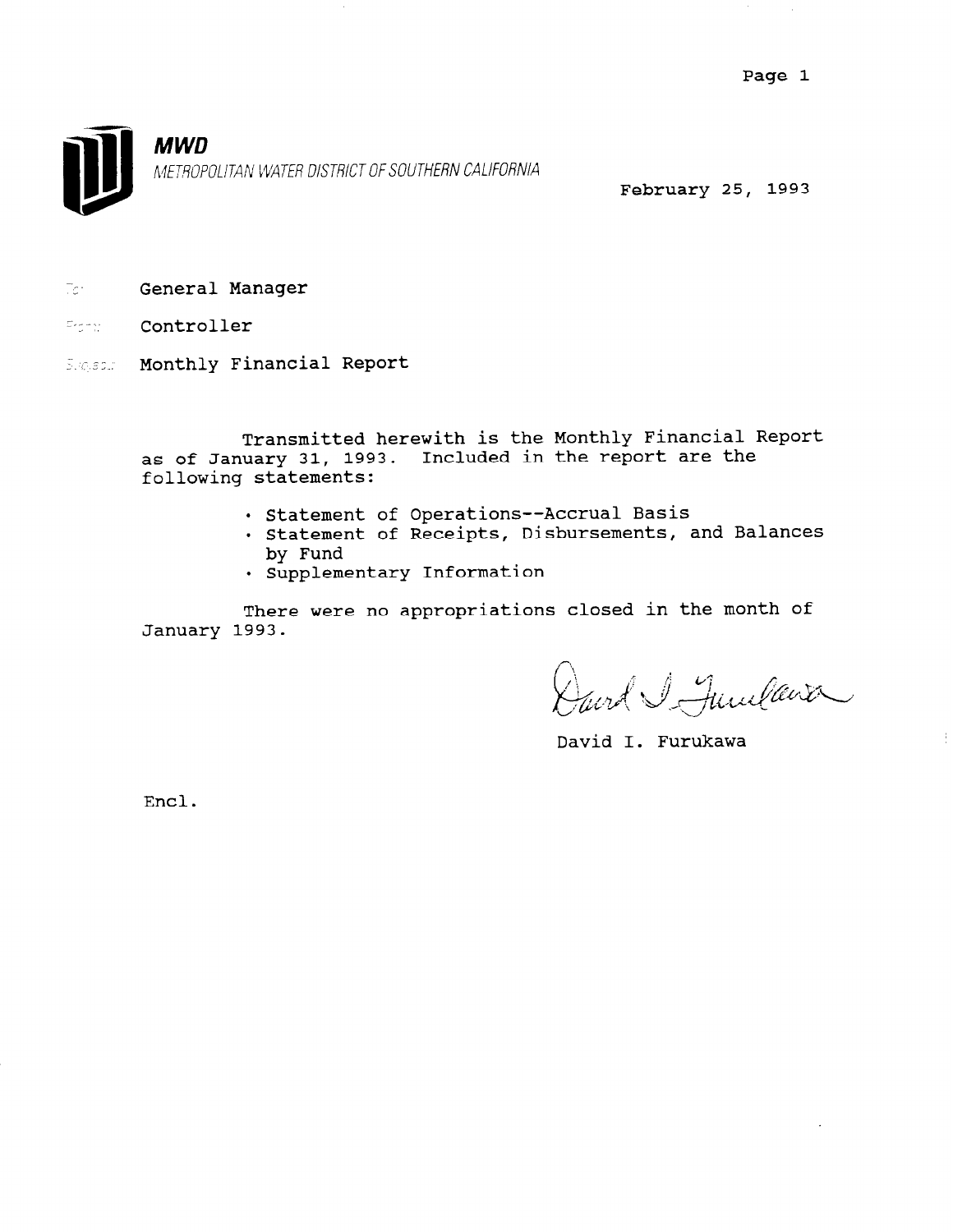# RAINFALL AT LOS ANGELES CIVIC CENTER JULY THROUGH JANUARY



# ACRE-FEET SOLD

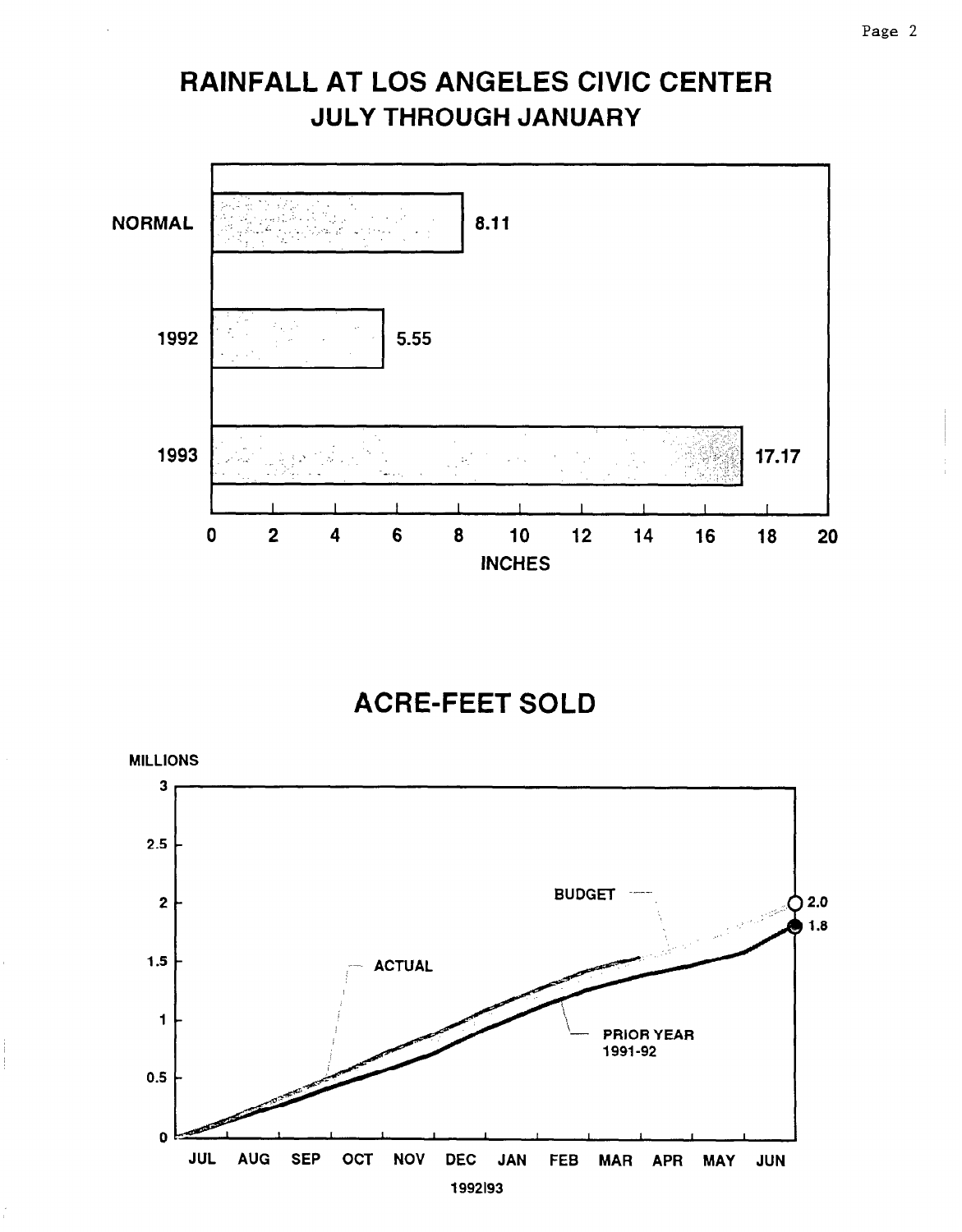

EXPENDITURE COMPARISONS (BUDGET VS ACTUAL VS PROJECTED) **FY TO JUNE 30, 1993 IN \$ MILLIONS** 

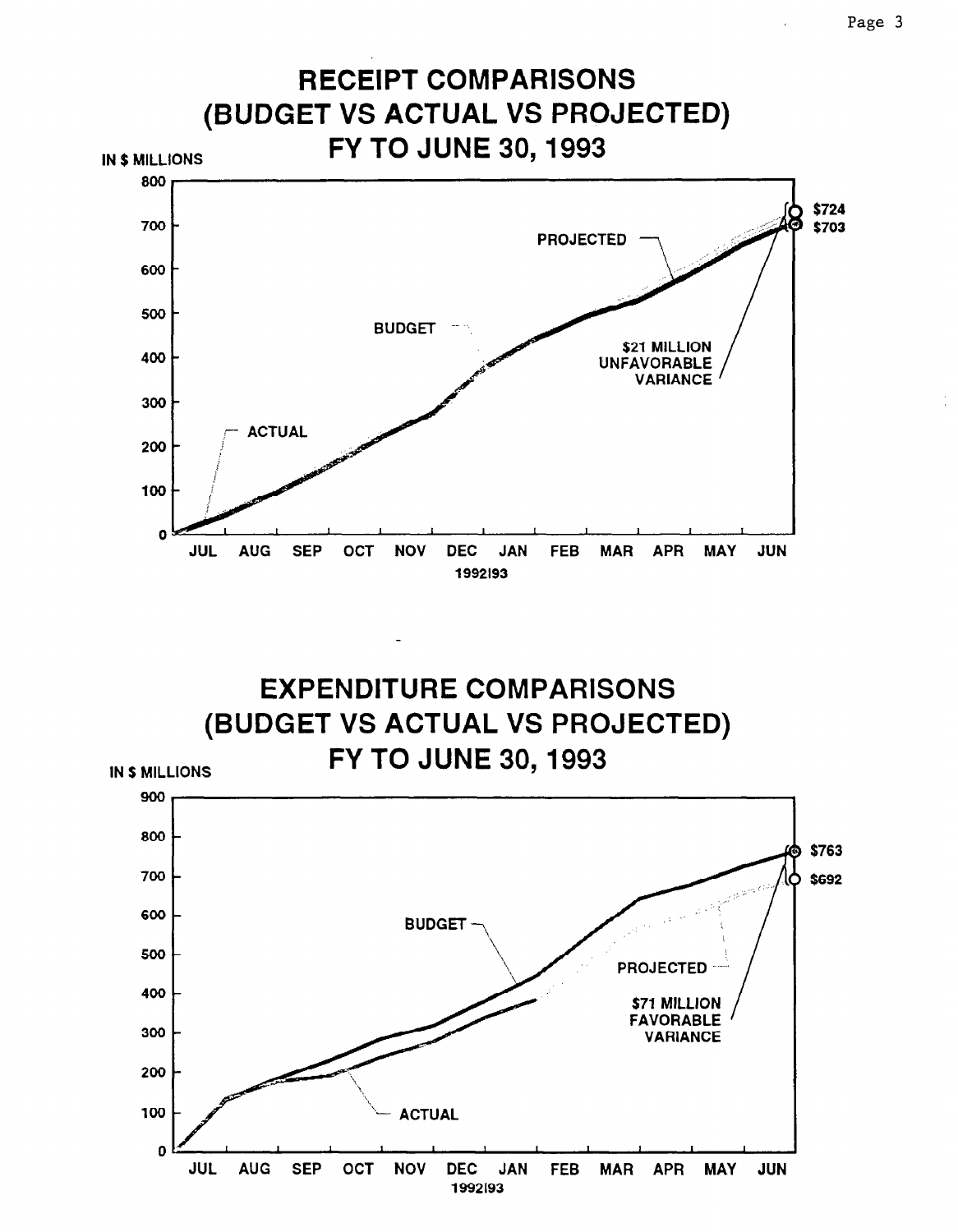

### **WATER RATE STABILIZATION BALANCES** FY 1992-93 **IN \$ MILLIONS**

# **YIELD COMPARISONS**

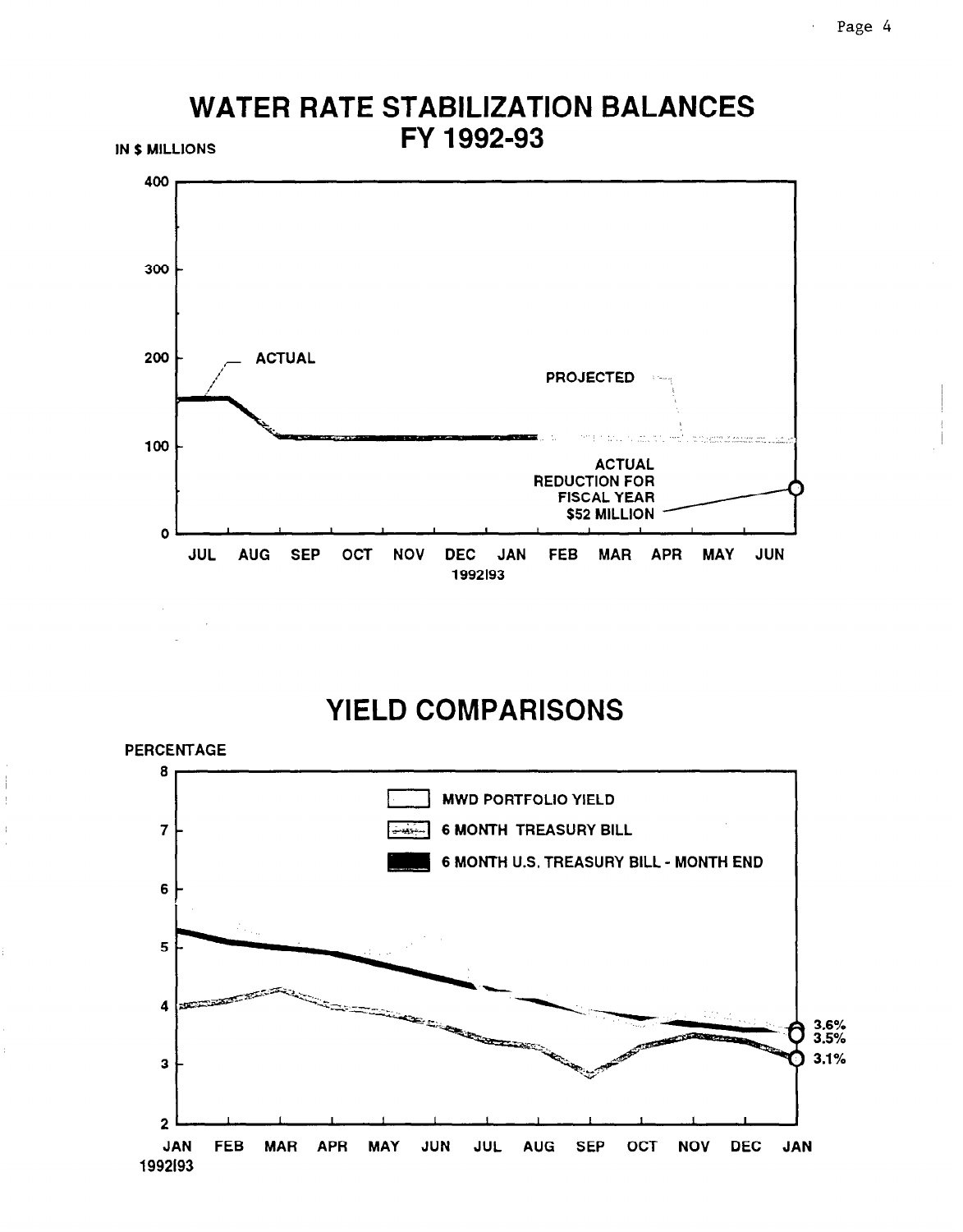### BUDGET VS COST REPORT - CASH BASIS SUMMARY\* JULY 1, 1992 - JANUARY 31, 1993 (IN MILLIONS OF DOLLARS)

|                                        | PRIOR YEAR                   | ANNUAL                       | <b>BUDGET</b>      | <b>ACTUAL</b>                                                                                          | VARIANCE**                   |              |
|----------------------------------------|------------------------------|------------------------------|--------------------|--------------------------------------------------------------------------------------------------------|------------------------------|--------------|
|                                        | <b>ACTUAL</b>                | <b>BUDGET</b>                | TO DATE            | TO DATE                                                                                                | AMOUNT PERCENT               |              |
|                                        | ---------                    |                              | -------            | -------                                                                                                |                              |              |
| OPERATING RECEIPTS:                    |                              | \$528.1                      | \$325.5            | \$353.1                                                                                                | \$27.6                       | 8            |
| Water Sales                            | \$379.8                      |                              |                    |                                                                                                        |                              |              |
| Power Recoveries                       | 10.9                         | 20.0                         | 12.3               | 10.6                                                                                                   | (1.7)                        | $-13$ (a)    |
| Standby Charge                         | 0.0                          | 25.0                         | 12.5               | 12.1                                                                                                   | (0.4)                        | -3           |
| Service Charge                         | 0.0<br>---------             | 25.0(1)<br>-------           | 12.5<br>-------    | 0.0<br>-------                                                                                         | (12.5)<br>-------            | $-100$ (b)   |
| TOTAL OPERATING RECEIPTS               | \$390.7<br>. . <i>. .</i>    | \$598.1<br>-------           | \$362.7<br>------- | \$375.8<br>-------                                                                                     | \$13.1<br>-------            |              |
| OPERATIONS & MAINTENANCE EXPENDITURES: |                              |                              |                    |                                                                                                        |                              |              |
| MWD O&M & CRA Power                    | \$219.1                      | \$259.7                      | \$156.7            | \$131.9                                                                                                | \$24.8                       | 16( c )      |
| SWC O&M and Power (Net)                | 111.2                        | 150.7                        | 83.6               | 54.8                                                                                                   | 28.8                         | 34 (d)       |
| State Water Bank                       | 40.0                         | 0.8                          | 0.8                | 0.5                                                                                                    | 0.3                          | 35           |
| Additional CRA Supplies: O&M           | 6.0                          | 7.0                          | 7.0                | 4.6                                                                                                    | 2.4                          | 35 (e)       |
| TOTAL O&M EXPENDITURES                 | <br>\$376.3                  | <br>\$418.2                  | .<br>\$248.1       | -------<br>\$191.8                                                                                     | -------<br>\$56.3<br>------- |              |
| NET OPERATING REVENUES                 | \$14.4                       | -------<br>\$179.9           | -------<br>\$1.4.6 | $\begin{array}{cccccccccc} \cdots & \cdots & \cdots & \cdots & \cdots & \cdots \end{array}$<br>\$184.0 | \$69.4                       |              |
| Interest on Investments                | <u>.</u><br>\$36.5           | -------<br>\$40.0            | -------<br>\$28.9  | -------<br>\$13.5                                                                                      | -------<br>$($ \$15.3)       | -53 (f)      |
| Revenue Bond/CP Debt Service           | 37.1                         | 52.4                         | 44.1               | 42.6                                                                                                   | 1.5                          | 3            |
| FUNDS AVAILABLE FROM OPERATIONS        | ---------<br>\$13.8<br>.     | .<br>\$167.4<br>. <b>.</b> . | \$99.4<br>-------- | -------<br>\$155.0<br>-------                                                                          | -------<br>\$55.6<br>------- |              |
|                                        |                              |                              |                    |                                                                                                        |                              |              |
| Additional CRA Supplies: Capital       | $($ \$21.7)                  | $($ \$30.1)                  | (S23.1)            | ( \$25.5)                                                                                              | ( \$2.4)                     | 10(9)        |
| PAYG and General Fund Expenditures     | (31.9)                       | (7.4)                        | (4.3)              | (10.5)                                                                                                 | (6.2)                        | $-142$ (h)   |
| Oper Equip/Other Receipts/Trust Acct   | 1.2                          | (12.3)                       | (7.2)              | 0.1                                                                                                    | 7.2                          | 101 (i)      |
| Tax Receipts                           | 83.6                         | 85.0                         | 49.8               | 50.4                                                                                                   | 0.6                          | $\mathbf{1}$ |
| SWC Capital                            | (144.7)                      | (183.7)                      | (98.5)             | (92.8)                                                                                                 | 5.7                          | -6           |
| G.O. Bond/Other Debt Service           | (57.9)<br>---------          | (58.2)<br>-------            | (20.0)<br>-------  | (20.2)                                                                                                 | (0.2)<br>-------             | $\mathbf{1}$ |
| CHANGE IN CASH ON HAND                 | $($ \$156.7 $)$<br>--------- | $($ \$39.3)                  | (53.8)             | \$56.6<br>-------                                                                                      | \$60.4<br>-------            |              |
|                                        |                              |                              |                    |                                                                                                        |                              |              |
| Construction Expenditures from Bonds   | \$144.7                      | \$328.0                      | \$191.3            | \$134.6                                                                                                | \$56.7                       | 30(1)        |

\* Excluding Bond Construction Funds, Excess Earnings Funds, other Trust Funds, and the Deferred Compensation Fund.

\*\* A positive variance is favorable to MWD, a negative variance is unfavorable.

(1) Service Charge (\$25 million) repealed.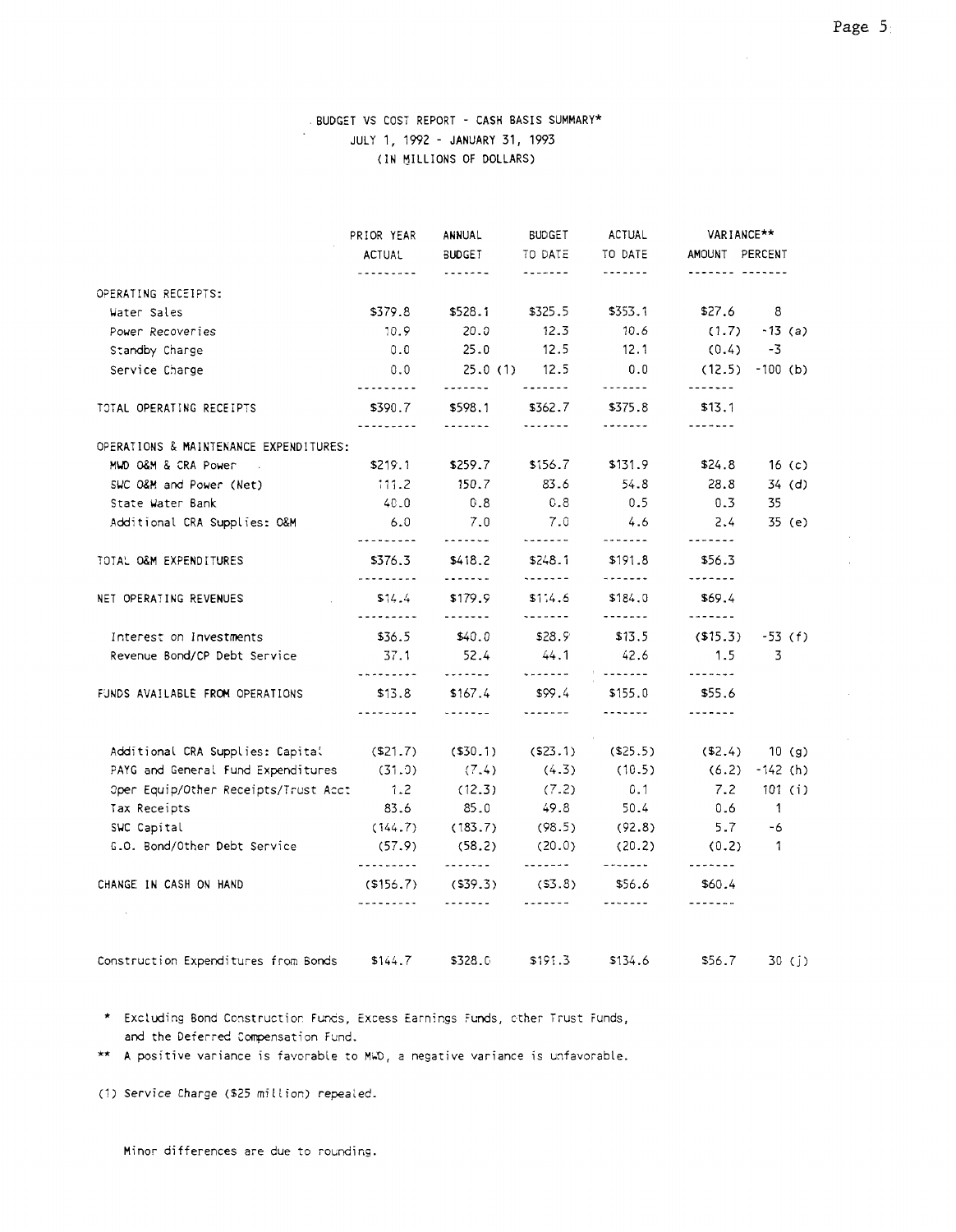### CASH BASIS EXECUTIVE FINANCIAL SUMMARY VARIANCE EXPLANATIONS (Through JANUARY 31, 1993)

Page

 $\sigma$ 

Criteria:  $+$ \$500,000 and 10 percent or more

#### OPERATING RECEIPTS

- a. Receipts from power recoveries are 13 percent under budget because several power plants have periodically been out of service during the fiscal year, mainly due to efforts to maximize deliveries from the Colorado River.
- b. Receipts from the availability of service charge will be \$0 for the year because the charge was rescinded by the Board in July after the budget was adopted.

#### OPERATIONS AND MAINTENANCE EXPENDITURES

- c. MWD O&M expenditures and CRA power are 16 percent under budget due to cost savings realized from continu austerity measures and lower than budgeted supplemental energy rates for pumping on the Colorado River Aqueduct.
- d. Net SWC O&M charges are 34 percent under budget due to O&M credits received from DWR related to prior year cost adjustments, return of bond cover and interest earnings on prior overpayments.
- e. The payment which was made to the Imperial Irrigation District in January included a capital and O&M portion, The portion of the payment that represents O&M expense has not been determined yet, thus reported O&M payments for additional CRA supplies are \$2.4 million under budget. The necessary adjustments will be made in subsequent months.

#### OTHER RECEIPTS AND EXPENDITURES

- f. Interest received on investments is \$15.3 million less than budget. The difference is mainly due to reduced cash balances and the continued downturn in market interest rates.
- $g$ . The payment which was made to the Imperial Irrigation District in January included a capital and O&M portion. The portion of the payment that represents O&M expense has not been determined yet, thus reported capital payments for additional CRA supplies-capital are 10 percent over budget. The necessary adjustments will be made in subsequent months.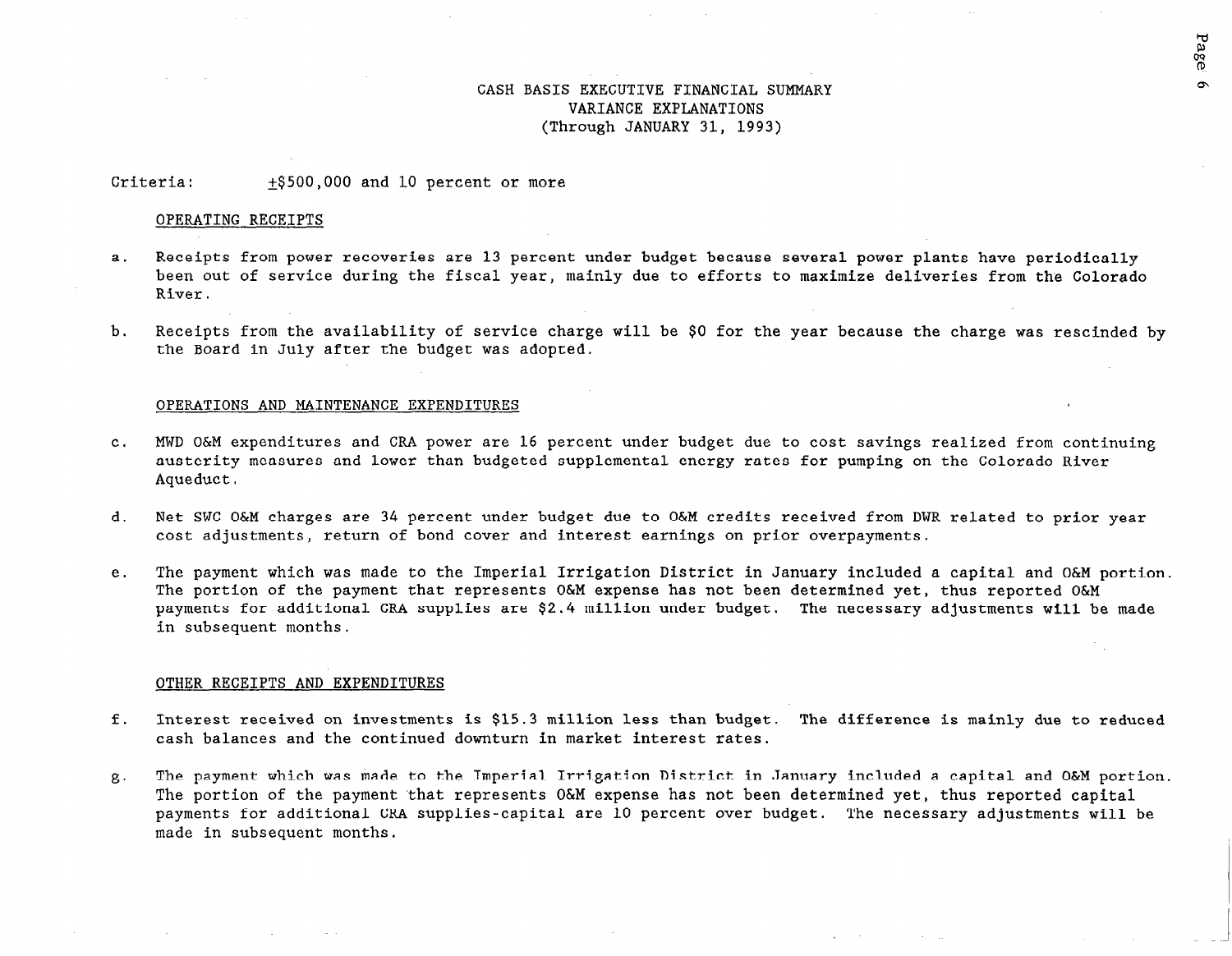- h. Pay-As-You-Go and General Fund construction disbursements are \$6.2 million more than budget mainly due to the timing of construction outlays.
- i. Operating equipment purchases and other receipts and trust accounts are \$7.2 mil.Llon under budget due to reimbursements, the timing of cash disbursements for operating equipment, unscheduled receipts from sales of surplus equipment, and trust account transactions which are not included in the budget.

#### CONSTRUCTION EXPENDITURES FROM BOND PROCEEDS

1. Construction expenditures from bond proceeds are 30 percent below budget mainly because work on the Garvey Reservoir has been delayed due to litigation opposing the project; payments for construction on the Jensen Treatment Plant expansion were less than anticipated; and right-of-way procurement and design work has been delayed on the Cleveland Tunnel., San Diego Pipeline No. 6, the Inland Feeder and other projects due to environmental considerations and deferrals in accordance with the General Manager's austerity program.

Page

 $\overline{a}$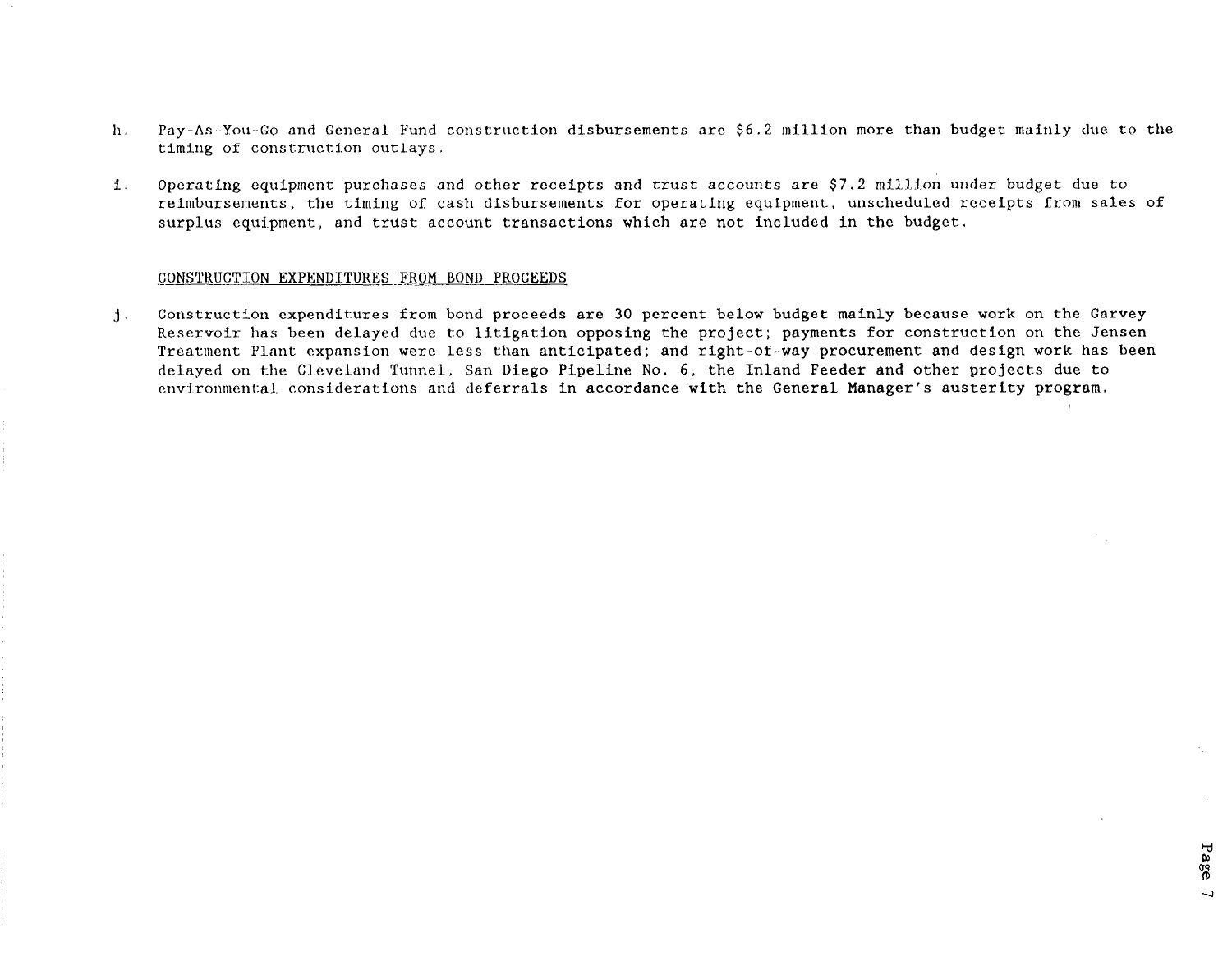| STATEMENT OF RECEIPTS, DISBURSEMENTS, BALANCES AND APPROPRIATED FUNDS<br>JULY 1, 1992 THROUGH JANUARY 31, 1993 | <b>OPERATING</b><br><b>FUNDS</b> | <b>STATE CONTRACT</b><br><b>FUNDS</b> | <b>DEBT</b><br><b>SERVICE</b><br><b>FUNDS</b> | <b>PATE</b><br><b>STABILIZATION</b><br><b>FUNDS</b> | PAY-AS-YOU-<br>GO FUND | <b>REVOLVING</b><br>CONSTR. FUND | <b>REVENUE BOND</b><br>CONSTR. FUNDS | <b>TRUST AND</b><br><b>DEFERRED</b><br><b>COMPENSATION</b><br><b>FUNDS</b> |
|----------------------------------------------------------------------------------------------------------------|----------------------------------|---------------------------------------|-----------------------------------------------|-----------------------------------------------------|------------------------|----------------------------------|--------------------------------------|----------------------------------------------------------------------------|
| <b>BALANCES - START OF PERIOD</b><br><b>CASH AND INVESTMENTS</b>                                               | 221,042,239.91                   | 58,717,348.81                         | 79,653,211.50                                 | 148,765,371.62                                      | 50,002,583.23          | 6,261,359.49                     | 201,707,355.65                       | 33,747,568.43                                                              |
| <b>RECEIPTS</b>                                                                                                |                                  |                                       |                                               |                                                     |                        |                                  |                                      |                                                                            |
|                                                                                                                |                                  |                                       | 30,469,430.77                                 |                                                     |                        |                                  |                                      |                                                                            |
| <b>Net Tax Collections</b>                                                                                     |                                  | 19,972,118.30                         |                                               |                                                     |                        |                                  |                                      |                                                                            |
| <b>Water Sales</b>                                                                                             | 353,108,908.60                   |                                       |                                               |                                                     |                        |                                  |                                      |                                                                            |
| <b>Water Standby Charge</b>                                                                                    | 12.115,687.94                    |                                       |                                               |                                                     |                        |                                  |                                      |                                                                            |
| Power Recoverles                                                                                               | 10,601,711.02<br>6,394,132.54    | 654,227.83                            | 1,956,543.59                                  | 3,969,784.57                                        | 755,200.86             | 115,705.21                       | 9,824,240.69                         | 1,218,612.10                                                               |
| Interest on Investments                                                                                        |                                  |                                       |                                               |                                                     |                        |                                  | 527,736,050.05                       |                                                                            |
| <b>Bond Sales/CP Sales</b>                                                                                     |                                  |                                       |                                               |                                                     | 3,600.00               |                                  |                                      |                                                                            |
| Other Collections                                                                                              | 316,968.99                       |                                       |                                               |                                                     |                        |                                  |                                      |                                                                            |
| <b>TOTAL RECEIPTS</b>                                                                                          | 382,537,609.99                   | 20,626,346.13                         | 32,425,974.36                                 | 3,969,784.57                                        | 759,000.86             | 115,705.21                       | 537.560,290.74                       | 1,218,812.10                                                               |
| INTER-FUND TRANSFERS                                                                                           | (57,027,337.01)                  | 87,896,325.99                         | 42,981,933.47                                 | (45,000,000.00)                                     | (14,000,000,00)        |                                  | (14, 850, 922.45)                    |                                                                            |
| <b>REIMBURSEMENTS</b>                                                                                          |                                  |                                       |                                               |                                                     |                        |                                  |                                      |                                                                            |
| <b>Operation &amp; Maintenance</b>                                                                             | 354,267.66                       |                                       |                                               |                                                     |                        |                                  |                                      |                                                                            |
| <b>Operating Equipment</b>                                                                                     | 686.31                           |                                       |                                               |                                                     |                        |                                  |                                      |                                                                            |
| Inventories                                                                                                    |                                  |                                       |                                               |                                                     |                        |                                  |                                      |                                                                            |
| Construction                                                                                                   | 4,837,476.02                     |                                       |                                               |                                                     | 200.00                 | 106,494.75                       | 1,200,267.85                         |                                                                            |
| Interest & Premium on Bonds                                                                                    |                                  |                                       | 1,222,676.82                                  |                                                     |                        |                                  |                                      |                                                                            |
|                                                                                                                |                                  |                                       |                                               |                                                     |                        |                                  |                                      |                                                                            |
| TOTAL REIMBURSEMENTS                                                                                           | 5,192,429.99                     |                                       | 1,222,676.82                                  |                                                     | 200.00                 | 106,494.75                       | 1,200,267.65                         |                                                                            |
| <b>DISBURSEMENTS</b>                                                                                           |                                  |                                       |                                               |                                                     |                        |                                  |                                      |                                                                            |
| Operation & Maintenance                                                                                        | 116,150,222.44                   |                                       |                                               |                                                     |                        |                                  |                                      |                                                                            |
| <b>Operating Equipment (Net)</b>                                                                               | (415, 335.66)                    |                                       |                                               |                                                     |                        |                                  |                                      |                                                                            |
| Invent. & Undistr. Payroll (Net)                                                                               | 2,529,095.66                     |                                       |                                               |                                                     |                        |                                  |                                      |                                                                            |
| Construction                                                                                                   | 34,546,654.08                    |                                       |                                               |                                                     | 6,281,499.24           | 2,179,155.93                     | 133,772,547.69                       |                                                                            |
| <b>DWR</b> - Capital Payments                                                                                  |                                  | 66,799,545.00                         |                                               |                                                     |                        |                                  |                                      |                                                                            |
| DWR - Minimum O&M                                                                                              | 52,962,354.00                    |                                       |                                               |                                                     |                        |                                  |                                      |                                                                            |
| <b>Off Aqueduct Facilities</b>                                                                                 | 22,103,832.00                    | 36,528,577.00                         |                                               |                                                     |                        |                                  |                                      |                                                                            |
| CRA - Power                                                                                                    | 18, 175, 424.42                  |                                       |                                               |                                                     |                        |                                  |                                      |                                                                            |
| SWC - Variable Power                                                                                           | 7,600,071.00                     |                                       |                                               |                                                     |                        |                                  |                                      |                                                                            |
| SWC - Credit                                                                                                   | (27, 842, 065.72)                | (10,560,029.56)                       |                                               |                                                     |                        |                                  |                                      |                                                                            |
| <b>DWR - Water Bank</b>                                                                                        | 520,000.00                       |                                       |                                               |                                                     |                        |                                  |                                      |                                                                            |
| To SDCWA - lst Aqueduct                                                                                        | 157,628.01                       |                                       |                                               |                                                     |                        |                                  |                                      |                                                                            |
| Debt Service on MWD Bonds                                                                                      |                                  |                                       | 74,581,220.90                                 |                                                     |                        |                                  |                                      |                                                                            |
| Net Book Losses on Investment<br><b>Transactions</b>                                                           |                                  |                                       | (3, 449.90)                                   |                                                     |                        |                                  |                                      |                                                                            |
| TOTAL DISBURSEMENTS                                                                                            | 226,487,681.13                   | 92,768,092.42                         | 74,581,220.90                                 |                                                     | 6,281,499.24           | 2,179,155.93                     | 132,605,961.52                       |                                                                            |
| TRUST ACCOUNT TRANSACTIONS (NET)                                                                               | (648,744.59)                     |                                       |                                               |                                                     |                        |                                  |                                      | 695,510.81                                                                 |
|                                                                                                                |                                  |                                       |                                               |                                                     |                        |                                  |                                      |                                                                            |
| <b>BALANCES - END OF PERIOD</b><br>CASH AND INVESTMENTS                                                        | 324,608,317.16                   | 74,471,928.51                         | 81,902,775.25                                 | 105,735,156.19                                      | 30,480,284.85          | 4,324,403.52                     | 591, 844, 444, 30                    | 35,661,891.34                                                              |
|                                                                                                                |                                  |                                       |                                               |                                                     |                        |                                  |                                      |                                                                            |
| APPROPRIATED FUNDS                                                                                             | 353,339,800.00                   | 173, 185, 743, 00                     | 72,210,002.00                                 |                                                     | 9,718,785.00           | 9,918,331.00                     | 414,086,876.00                       |                                                                            |
|                                                                                                                |                                  |                                       | $\cdots$                                      |                                                     |                        |                                  |                                      |                                                                            |

 $\sim 2000$ 

 $\frac{1}{2} \frac{1}{2} \frac{1}{2} \frac{1}{2} \frac{1}{2} \frac{1}{2}$ 

Page 8

 $\mathcal{L}_{\mathcal{A}}$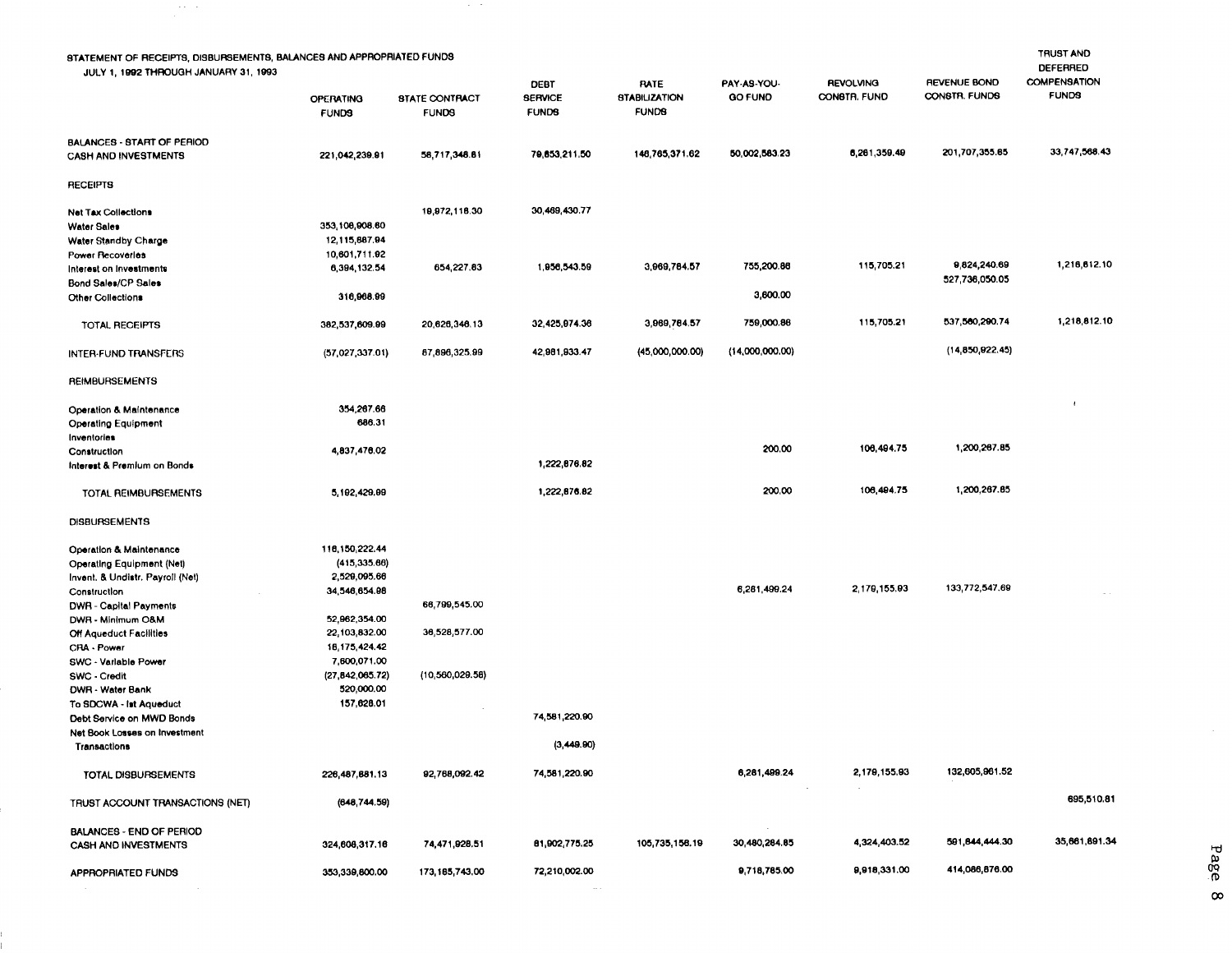### STATEMENT OF OPERATIONS

### FISCAL YEAR THROUGH JANUARY 31, 1993

| GROSS OPERATING INCOME                            |                         |                                 |                      |
|---------------------------------------------------|-------------------------|---------------------------------|----------------------|
| Water Sales:                                      | Acre Feet               |                                 |                      |
| Noninterruptible                                  |                         |                                 |                      |
| Untreated                                         | 317, 317.5              | 85,676,744.00                   |                      |
| Treated                                           | 656,888.2               | 212, 171, 003.90                |                      |
| Interruptible                                     |                         |                                 |                      |
| Untreated                                         | 130,504.0               | 23,392,541.20                   |                      |
| Treated                                           | 100, 152. 1             | 24,443,528.50                   |                      |
| Reclaimed Water                                   | 13,509.8<br>1,218,371.6 | 1,134,823.20                    |                      |
| Water Standby Charge                              |                         | 346,818,640.80<br>14,717,425.80 |                      |
| Power Recoveries:<br>$\sqrt{2}$                   | 186,712,200 kWh )       | 8,739,533.60                    | 370, 275, 600. 20    |
| OPERATION AND MAINTENANCE                         |                         |                                 |                      |
| Operations                                        |                         | 102,609,081.42                  |                      |
| Power and Water Costs                             |                         | 94, 561, 824. 73                | 197, 170, 906. 15    |
| Operating Income before Amort. & Depr.            |                         |                                 | 173, 104, 694.05     |
| Amort. of Participation Rights in State Project   |                         | 43,935,143.00                   |                      |
| Depreciation, Plant                               |                         | 13,340,780.00                   | 57,275,923.00        |
|                                                   |                         |                                 |                      |
| Operating Income                                  |                         |                                 | 115,828,771.05       |
| OTHER INCOME                                      |                         |                                 |                      |
| Net Tax Revenues                                  |                         | 47, 154, 193.97                 |                      |
| Interest Earned on Investments                    |                         | 23,882,468.75                   |                      |
| Current Interest Levies - Annexation Commitments  |                         | 1,110,158.37                    |                      |
| Property Rentals                                  |                         | 375, 247.32                     |                      |
| Gain on Land Sales                                |                         | .00                             |                      |
| Earnings on Escrow Accounts                       |                         | .00                             |                      |
| Sundry Revenues                                   |                         | 260,584.91                      | 72,782,653.32        |
| INTEREST AND OTHER EXPENSE                        |                         |                                 |                      |
| Bond Interest Expense                             |                         | 45,228,230.78                   |                      |
| Adjustment for OAPF Obligation                    |                         | .00                             |                      |
| Arbitrage Rebate Tax                              |                         | .00                             |                      |
| Sundry Expense                                    |                         | 309,254.30                      | 45,537,485.08        |
| Income before Annex. Inc. & Prior Years' Adjust.  |                         |                                 | 143,073,939.29       |
| ANNEXATION INCOME                                 |                         |                                 |                      |
| Levies for Uncapitalized Annexation - Principal   |                         | 1,061.02                        |                      |
| New Annexations - Principal                       |                         | 4,788,635.06                    | 4,789,696.08         |
|                                                   |                         |                                 |                      |
| ADJUSTMENTS OF PRIOR YEARS' POWER AND WATER COSTS |                         |                                 | 32, 188, 466.99      |
| NET INCOME                                        |                         |                                 | 180,052,102.36       |
| RETAINED EARNINGS AT START OF YEAR                |                         |                                 | 2, 245, 408, 572. 51 |
| RETAINED EARNINGS TO DATE                         |                         |                                 | 2,425,460,674.87     |

 $\mathcal{P}_{\mathcal{A}}$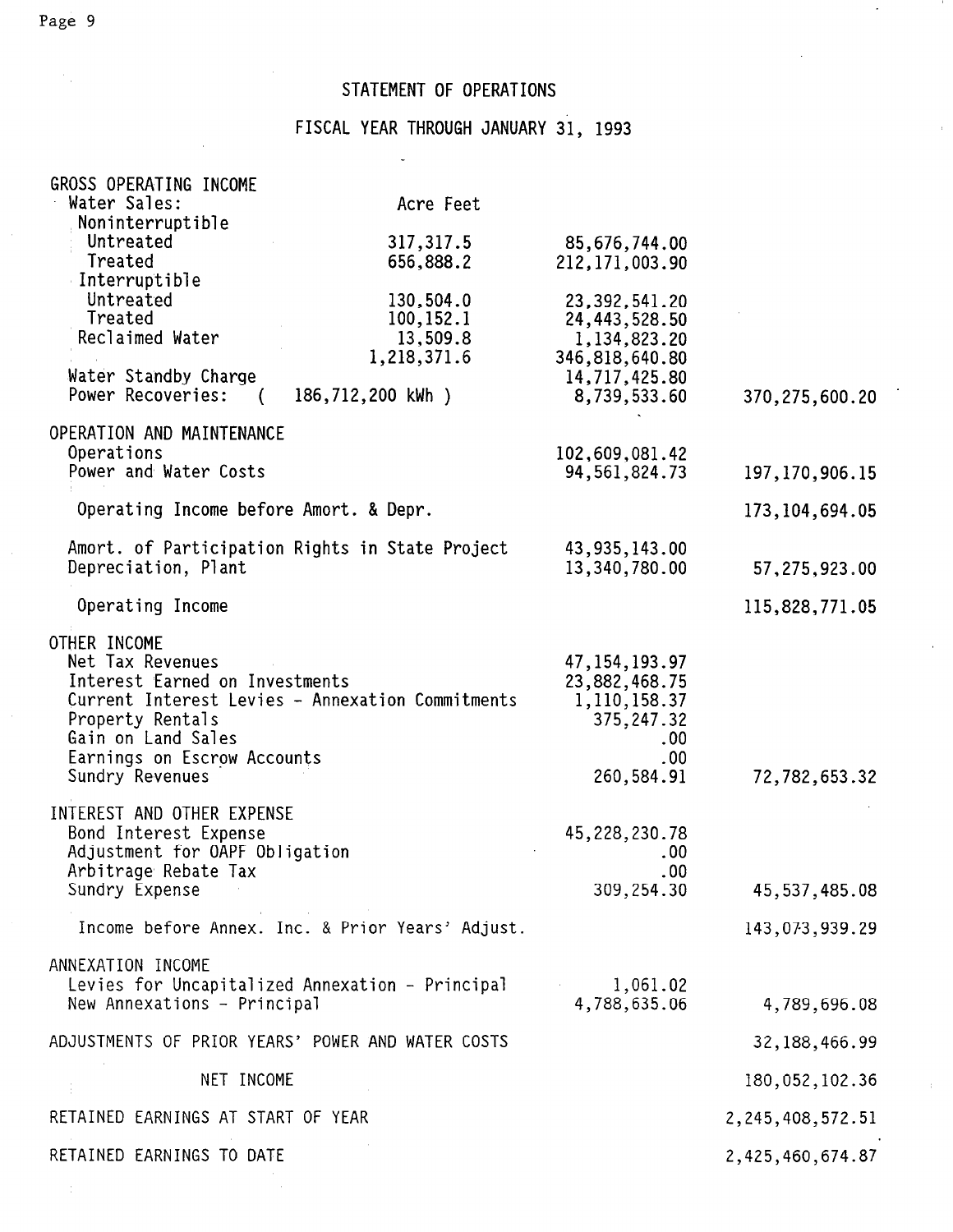$\frac{1}{2}$ 

### STATEMENT OF OPERATIONS

 $\sim$ 

FISCAL YEAR THROUGH JANUARY 31, 1992

| GROSS OPERATING INCOME<br>Water Sales:                                                                                                                                                        | Acre Feet                                           |                                                                                |                      |
|-----------------------------------------------------------------------------------------------------------------------------------------------------------------------------------------------|-----------------------------------------------------|--------------------------------------------------------------------------------|----------------------|
| Noninterruptible<br>Untreated<br>Treated                                                                                                                                                      | 164,461.5<br>456, 257.5                             | 58,700,251.10<br>111, 352, 113.45                                              |                      |
| Interruptible<br>Untreated<br>Treated<br>Reclaimed Water                                                                                                                                      | 276, 157.2<br>212,089.9<br>8,751.8<br>1, 117, 717.9 | 31,753,568.60<br>33, 589, 175. 10<br>735, 151.20<br>236, 130, 259.45           |                      |
| Power Recoveries: (177,309,400 kwh)                                                                                                                                                           |                                                     | 7,818,240.40                                                                   | 243, 948, 499. 85    |
| OPERATION AND MAINTENANCE<br>Operations<br>Power and Water Costs                                                                                                                              |                                                     | 112,700,505.14<br>125,707,772.84                                               | 238,408,277.98       |
| Operating Income before Amort. & Depr.                                                                                                                                                        |                                                     |                                                                                | 5,540,221.87         |
| Amort. of Participation Rights in State Project<br>Depreciation, Plant                                                                                                                        |                                                     | 43,935,148.00<br>14,072,046.45                                                 | 58,007,194.45        |
| Operating Income                                                                                                                                                                              |                                                     |                                                                                | (52, 466, 972.58)    |
| OTHER INCOME<br>Net Tax Revenues<br>Interest Earned on Investments<br>Current Interest Levies-Annexation Commitments<br>Property Rentals<br>Gain on Land Sales<br>Earnings on Escrow Accounts |                                                     | 44, 477, 830.79<br>34, 430, 547.39<br>1,176,625.61<br>388,097.82<br>172,702.38 |                      |
| Sundry Revenues                                                                                                                                                                               |                                                     | 420, 116.82                                                                    | 81,065,920.81        |
| INTEREST AND OTHER EXPENSE<br>Bond Interest Expense<br>Adjustment for OAPF Obligation                                                                                                         |                                                     | 36,687,199.36                                                                  |                      |
| Arbitrage Rebate Tax<br>Sundry Expense                                                                                                                                                        |                                                     | 136,591.31                                                                     | 36,823,790.67        |
| Income before Annex. Inc. & Prior Years' Adjust.                                                                                                                                              |                                                     |                                                                                | (8, 224, 842.44)     |
| ANNEXATION INCOME<br>Levies for Uncapitalized Annexation-Principal<br>New Annexations-Principal                                                                                               |                                                     | 75,950.32<br>835,750.37                                                        | 911,700.69           |
| ADJUSTMENT OF PRIOR YEARS' POWER AND WATER COSTS                                                                                                                                              |                                                     |                                                                                | 10,020,529.41        |
| NET INCOME                                                                                                                                                                                    |                                                     |                                                                                | 2,707,387.66         |
| RETAINED EARNINGS AT START OF YEAR                                                                                                                                                            |                                                     |                                                                                | 2, 267, 244, 719. 74 |
| RETAINED EARNINGS TO DATE                                                                                                                                                                     |                                                     |                                                                                | 2,269,952,107.40     |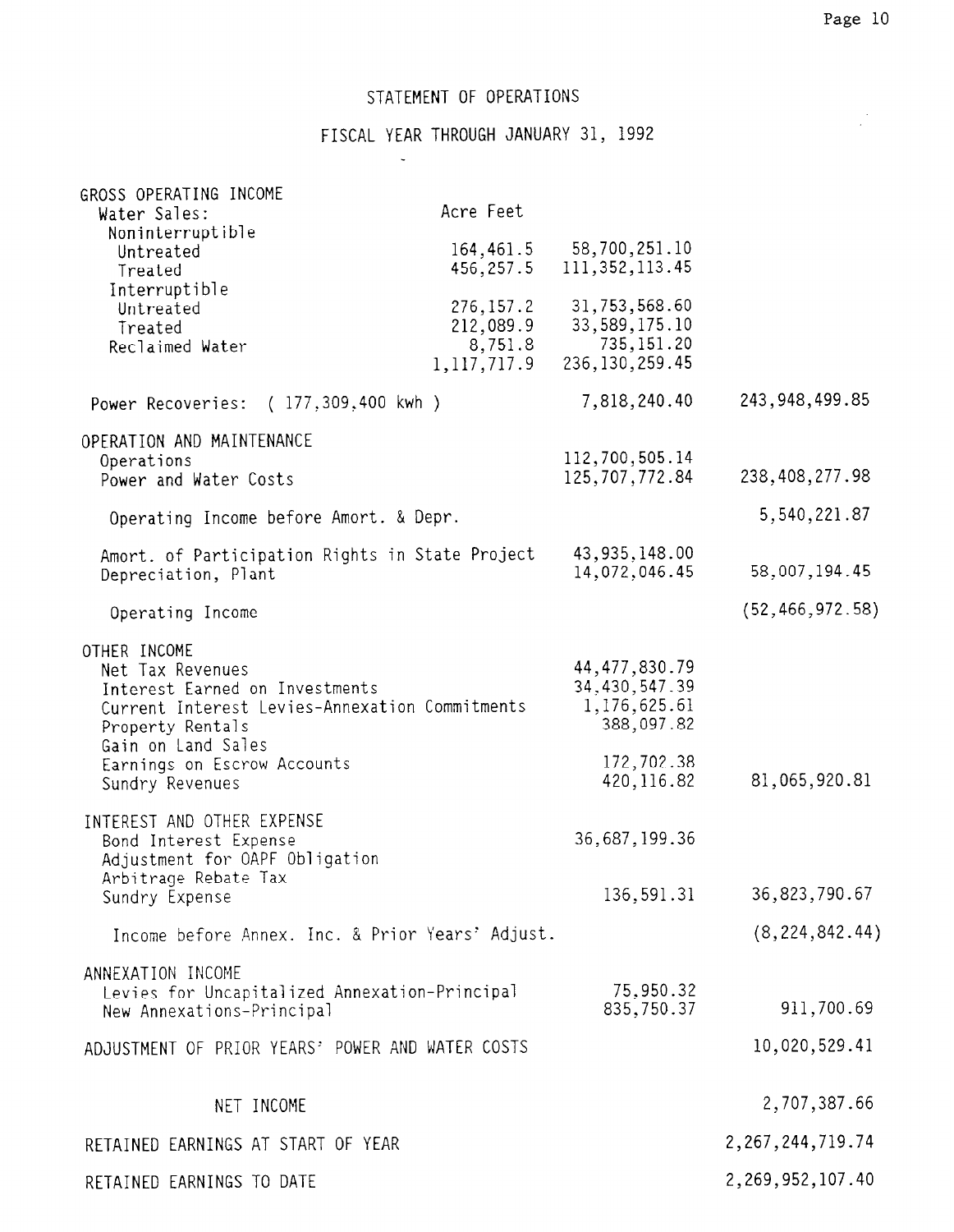

<sup>\*</sup> BASED ON CAPITAL IMPROVEMENT PROGRAM AS OF 6/4/92. INCLUDES PROJECTED EXPENDITURES FOR SECURING ADDITIONAL WATER SUPPLIES ON THE COLORADO RIVER AQUEDUCT.

Page  $\overline{\phantom{0}}$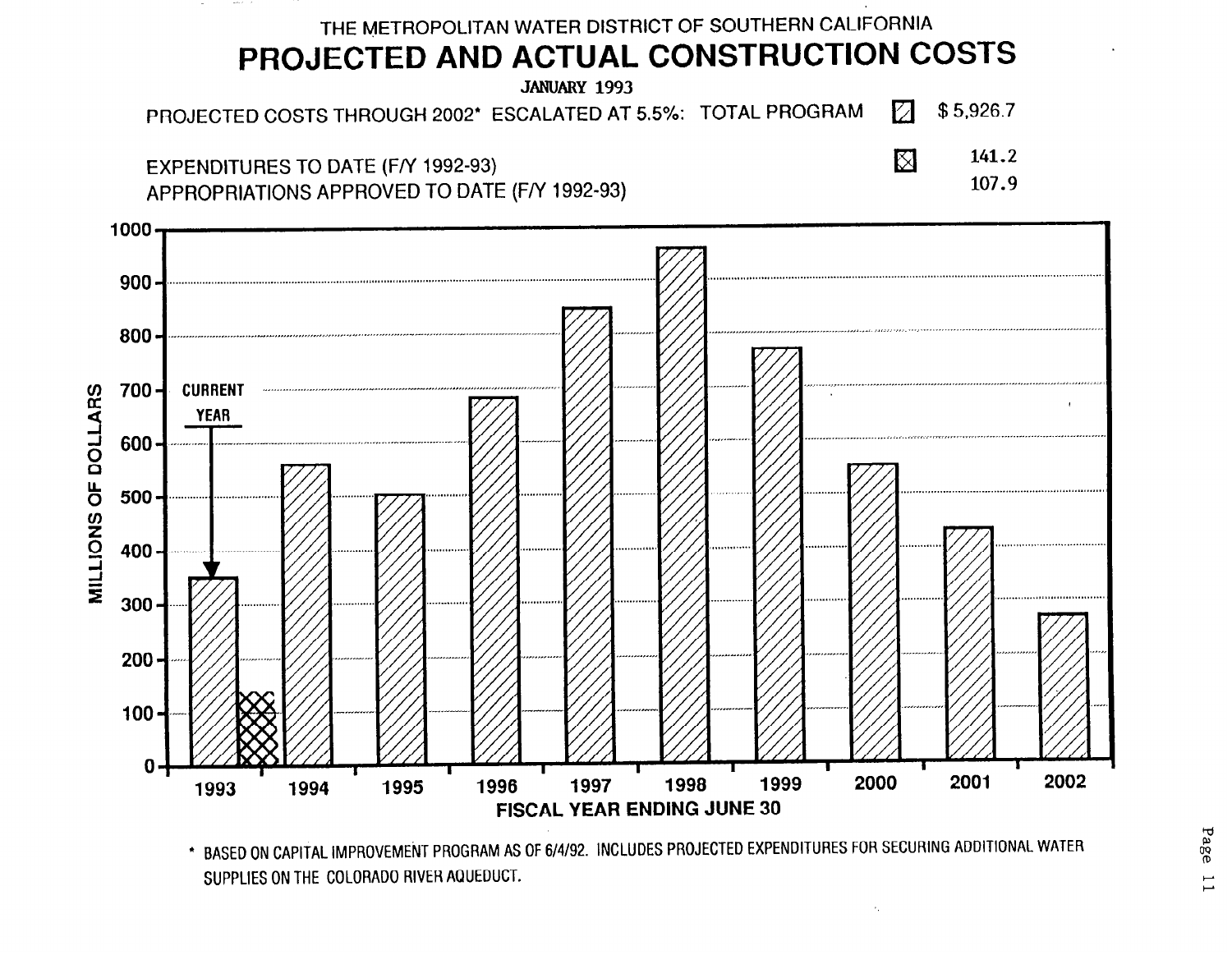# THE METROPOLITAN WATER DISTRICT OF SOUTHERN CALIFORNIA PROJECTED FIXED SWC CHARGES THROUGH 2035



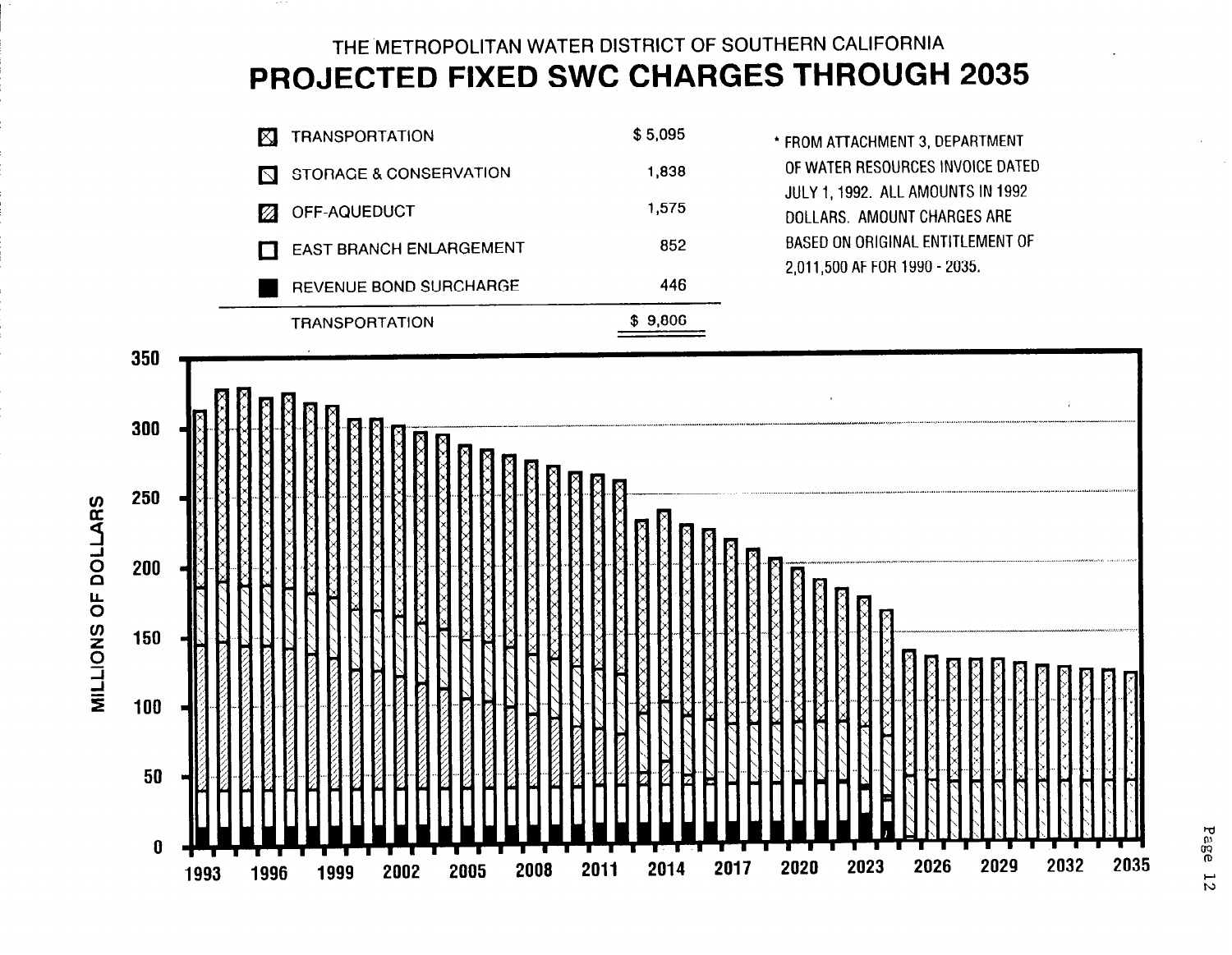# THE METROPOLITAN WATER DISTRICT OF SOUTHERN CALIFORNIA HISTORICAL CONSTRUCTION EXPENDITURES

from 7-l-66 through 6-30-92



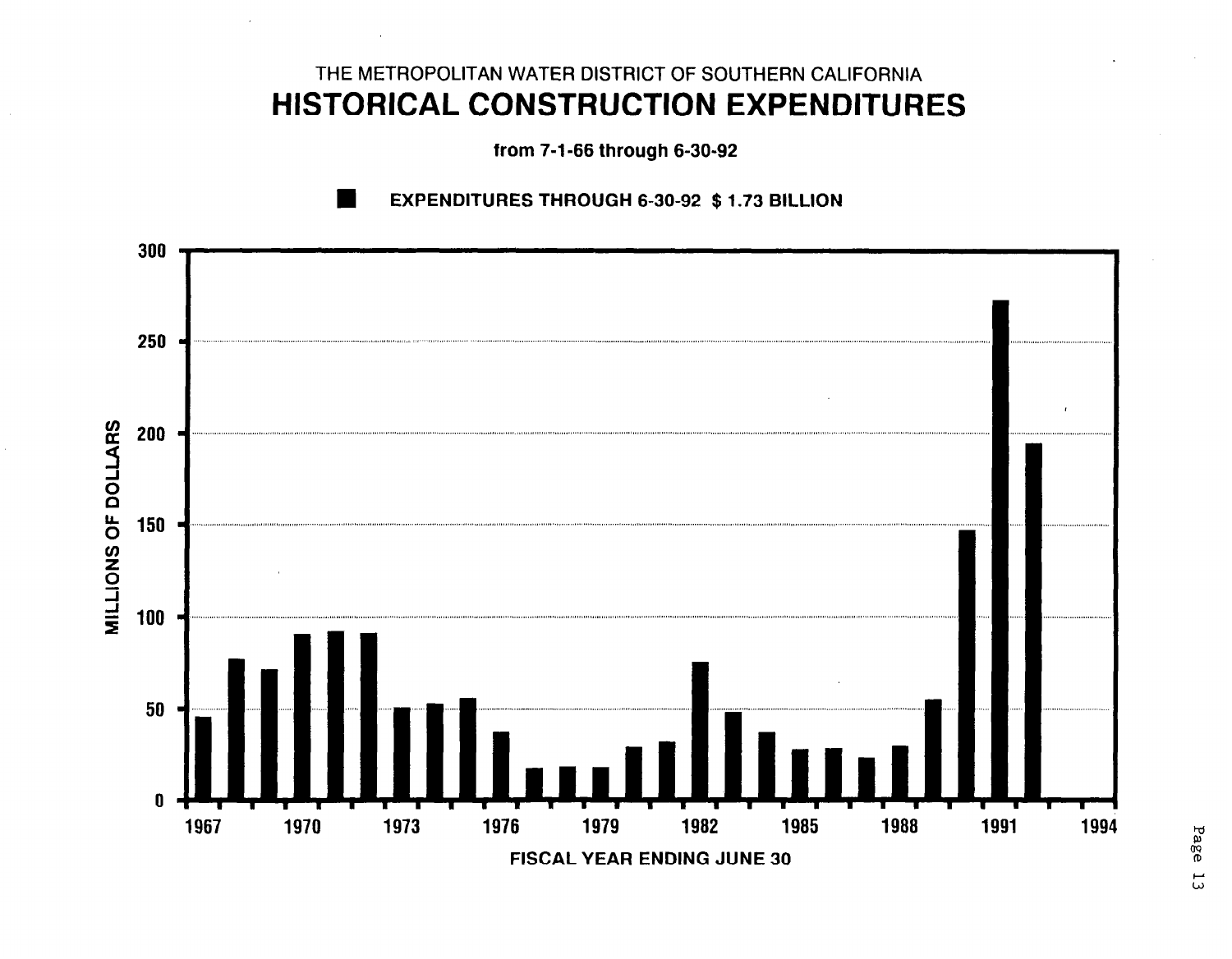

February 9, 1993

- **Board of Directors**
- Assistant General Counsel
- Sepan. Review as to Eligibility of Securities Invested in by the Treasurer for the Month of January 1993

Pursuant to Sections  $2741(a)$  and  $5101(b)$  (5) of the Administrative Code, this office has examined the Treasurer's Monthly Report to the Board for the month of December 1992 covering the investment of securities for that period. The reported forms of investment are within the eligible group of securities authorized by Section 5101(b)(2) of the Administrative Code, and as of the end of the month are within the percentage constraints specified in that section.

bitu Ale

JHI:gm memo-jm\treas-01.93

- cc: C. Boronkay
	- G. D. Leddy
		- D. I. Furukawa
		- R. D. Sjoberg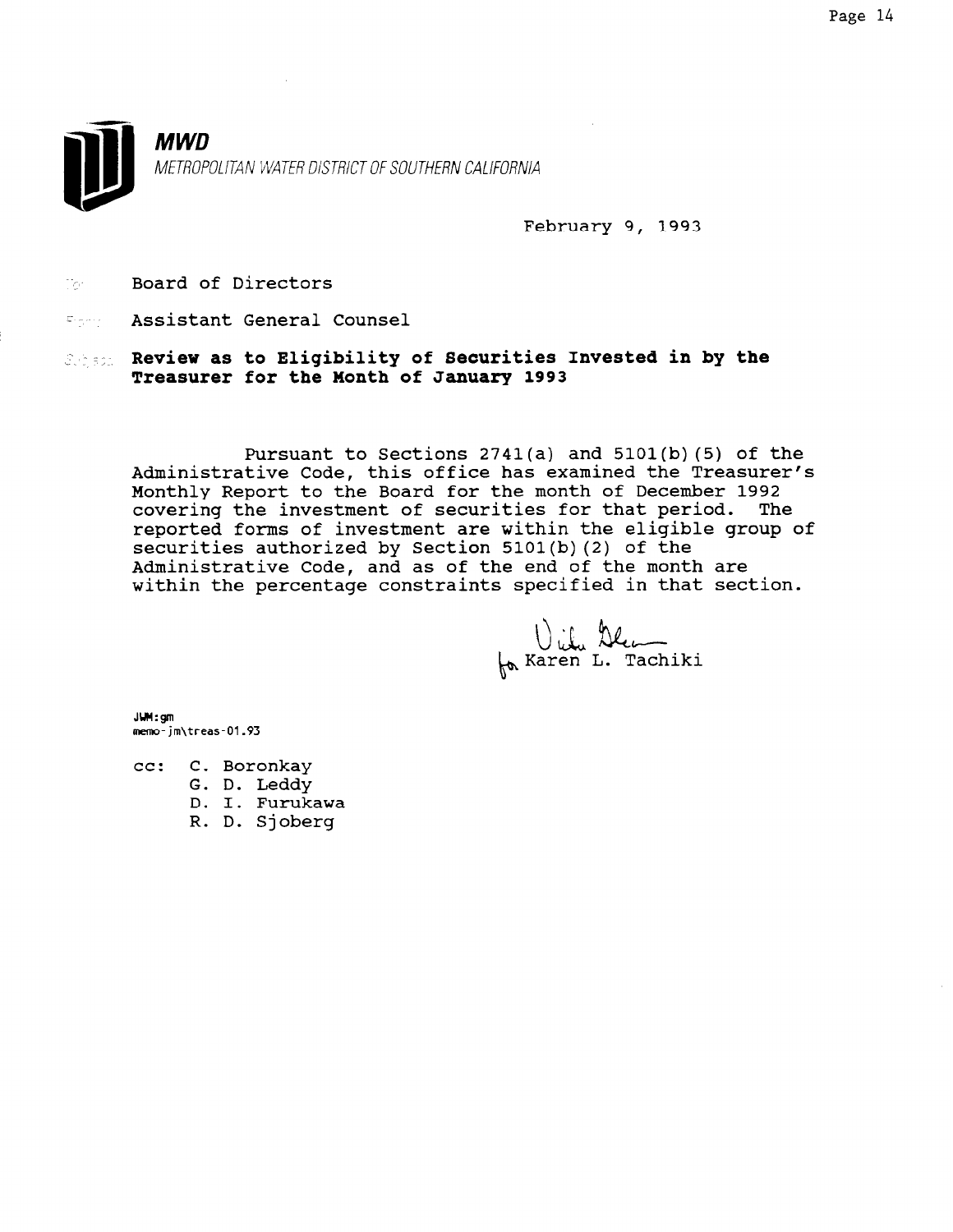- **The General Manager**
- For, Treasurer
- Supect. Treasurer's Monthly Report January 1993

This letter transmits a summary report of investments and cash balances and yield comparisons for the end of the current month. A detail report of investments is filed each month with the Executive Secretary. These reports are required by Section 5114 (b) of the Administrative Code. All of the investments comply with Section 5101 of the Administrative Code and the Investment Policy dated March 17, 1992.

District investments and cash balances are held in various funds designated for certain purposes as follows:

|                               | Par Value     | Book Value    |
|-------------------------------|---------------|---------------|
| Operating Funds               | \$325,363,000 | \$308,802,000 |
| State Water Contract Fund     | 74,657,000    | 74,472,000    |
| Debt Service Funds            | 82,429,000    | 81,906,000    |
| Water Rate Stabilization Fund | 107,646,000   | 105,735,000   |
| Total                         | \$590,095,000 | \$570,915,000 |
| Construction and Trust Funds  | \$695,945,000 | \$642,456,000 |

The average weighted days to maturity is 336.1 days. The return on investments ranged from 2.9 percent to 10.3 percent. Interest earnings and average weighted portfolio yields follow:

|         |      |                      | Interest Earnings                      |                            |  |  |  |
|---------|------|----------------------|----------------------------------------|----------------------------|--|--|--|
| January | 1993 | Month<br>\$3,834,594 | Fiscal Year<br>to Date<br>\$24,893,074 | Portfolio<br>Yield<br>3.5% |  |  |  |
| January | 1992 | \$4,535,012          | \$35,101,990                           | 5.6%                       |  |  |  |

Richard D. Stoberg

Attachments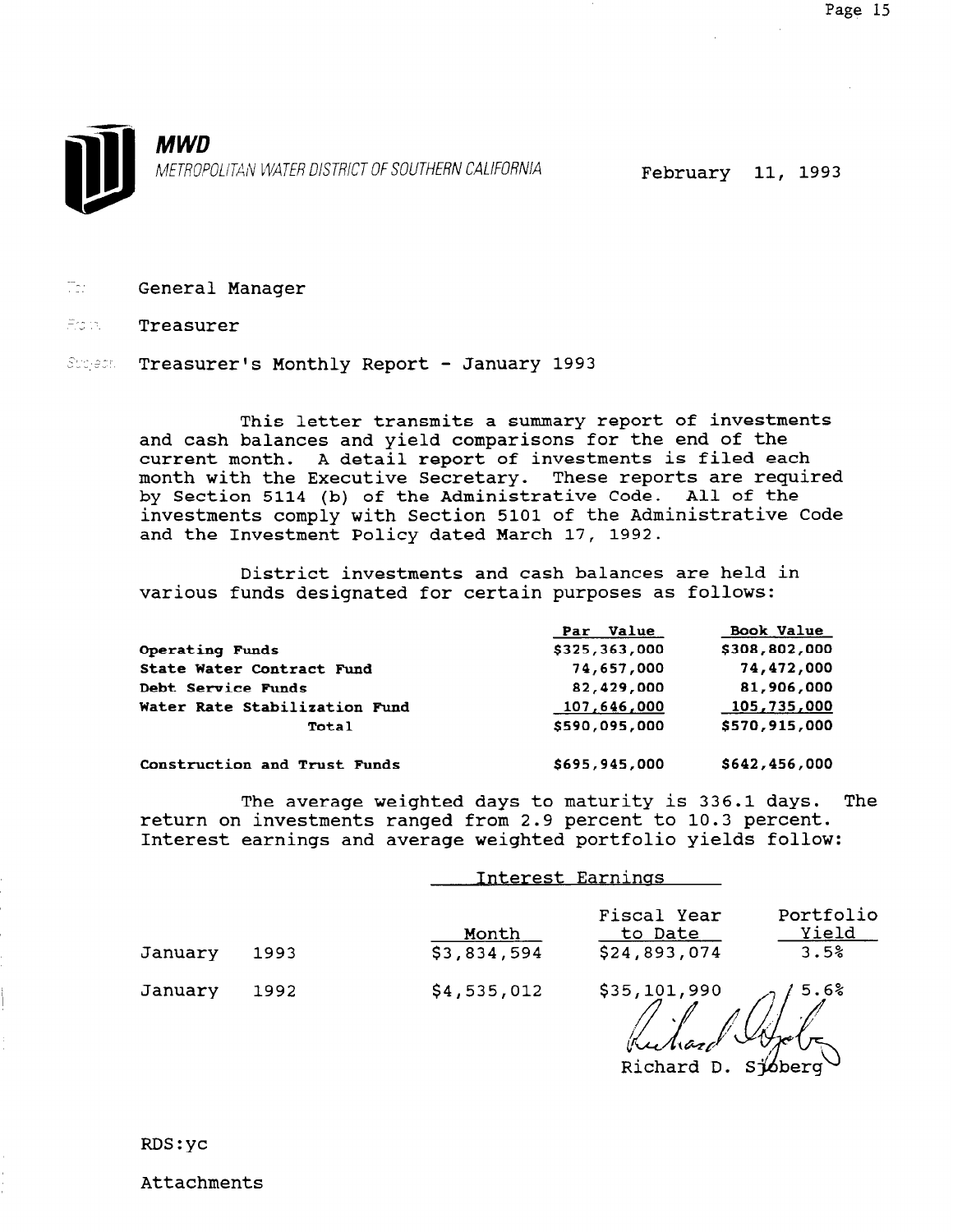### THE METROPOLITAN WATER DISTRICT OF SOUTHERN CALIFORNIA

Summary Report of Investment Activity & Status of Cash for the Month Ending January 31, 1993 (Shown at Face Value and in \$ Thousands)

|                                                                                                                      | <b>BEGINNING</b>     | PURCHASES DRAWALS             | WITH-   |                                                                                                           | <b>ENDING</b>                                                                                                  | % of Portfolio | <b>ADMIN.</b> |
|----------------------------------------------------------------------------------------------------------------------|----------------------|-------------------------------|---------|-----------------------------------------------------------------------------------------------------------|----------------------------------------------------------------------------------------------------------------|----------------|---------------|
| <b>SECURITIES:</b>                                                                                                   | <b>BALANCE</b>       | <b>DEPOSITS</b>               |         | SALES MATURITIES                                                                                          | <b>BALANCE</b>                                                                                                 | ACT.           | CODE          |
| <b>U. S. TREASURY</b>                                                                                                | \$311,263            |                               |         | - 대표 - 1 세 - 120 - 120 - 120 - 120 - 120 <del>-</del>                                                     | \$301,143                                                                                                      | 23.4 100       |               |
| U.S. GUARANTEES-GNMA'S $\sqrt{3}$ (7.974 $\frac{1}{2}$ ) and $\frac{1}{2}$ (1.1 $\frac{1}{2}$ (1.1 $\frac{1}{2}$ 231 |                      |                               |         |                                                                                                           | 7,743                                                                                                          |                | $0.6$ 100     |
| <b>FEDERAL AGENCIES</b>                                                                                              |                      |                               |         | 4,830                                                                                                     | 177,865                                                                                                        | 13.8 33        |               |
| REPURCHASE AGREEMENTS: 460,560 11,026,763                                                                            |                      |                               |         | 1,208,364                                                                                                 | 278,959                                                                                                        | 21.7 30        |               |
| <b>BANKERS' ACCEPTANCES</b>                                                                                          | $-94,250$            | 154,900                       | 指輪的な役れた | 15,000                                                                                                    | 234,150                                                                                                        | 18.2 30        |               |
| <b>COMMERCIAL PAPER</b>                                                                                              | 252,650              | 307,298                       | a 190   |                                                                                                           | $-324,370$ $235,578$                                                                                           | 18.3 20        |               |
| <b>NEGOTIABLE CERTIFICATES</b><br>OF DEPOSIT                                                                         |                      | $-42.112$ $-22.491$ $-27.112$ |         |                                                                                                           | 37,491                                                                                                         | 2.9            | 20            |
| LOCAL AGENCY INVESTMENT<br><b>FUND - CALIFORNIA</b>                                                                  |                      |                               |         |                                                                                                           | WE SHOOD AND A SHOPLAND AND A SHOPLAND AND A SHOPLAND AND A SHOPLAND AND A SHOPLAND AND A SHOPLAND AND A SHOPL | 1.2            | (A)           |
| <b>CALIFORNIA SWP BONDS</b>                                                                                          | . <u>1999년</u> - 35월 |                               |         | - 1970年12月11日 - 1970年12月11日 - 1970年12月10日 - 1980年12月13日<br>1980年 - 1980年12月1日 - 1980年12月11日 - 1980年12月11日 | 35 <sup>°</sup>                                                                                                | 0.0            | (B)           |
| <b>SUBTOTAL</b>                                                                                                      | \$1,286,539          | \$1,591,452                   |         | \$1,590,027                                                                                               | \$1,287,964                                                                                                    |                |               |
|                                                                                                                      |                      |                               |         |                                                                                                           |                                                                                                                |                |               |
| CASH:                                                                                                                |                      |                               |         |                                                                                                           |                                                                                                                |                |               |
| <b>DEMAND ACCOUNTS</b>                                                                                               |                      |                               |         |                                                                                                           |                                                                                                                |                | 0.1 100       |
| PETTY CASH/DRAFT ACCTS. A 19 MALLER AND LOCAL STOCK THE PERSON CONTROL CO. 0.0                                       |                      |                               |         |                                                                                                           |                                                                                                                |                | (C)           |
| LESS OVERNIGHT INVEST.                                                                                               |                      |                               |         |                                                                                                           | $(1.500)$ (1,706) and the set of $(3.206)$                                                                     | $-0.2$         | (D)           |
| <b>SUBTOTAL</b>                                                                                                      | (S699)               | (S1, 507)                     | \$10    |                                                                                                           | (\$2,216)                                                                                                      |                |               |
| <b>TOTAL</b>                                                                                                         |                      | $$1,285,840$ $$1,589,945$     |         |                                                                                                           | $$10$   \$1,590,027   \$1,285,748   100.0                                                                      |                |               |

A) The limit is currently \$15,000,000.

B) Additional purchases limited to one \$5,000 bond of each series of SWP bonds.

C) Petty Cash, \$4,000; Draft Accounts, \$98,000.

D) Includes investment of outstanding checks.

Note: Excludes cash and securites held in escrow for refunding Series F Gen. Oblig. and 1983 Rev. bonds.